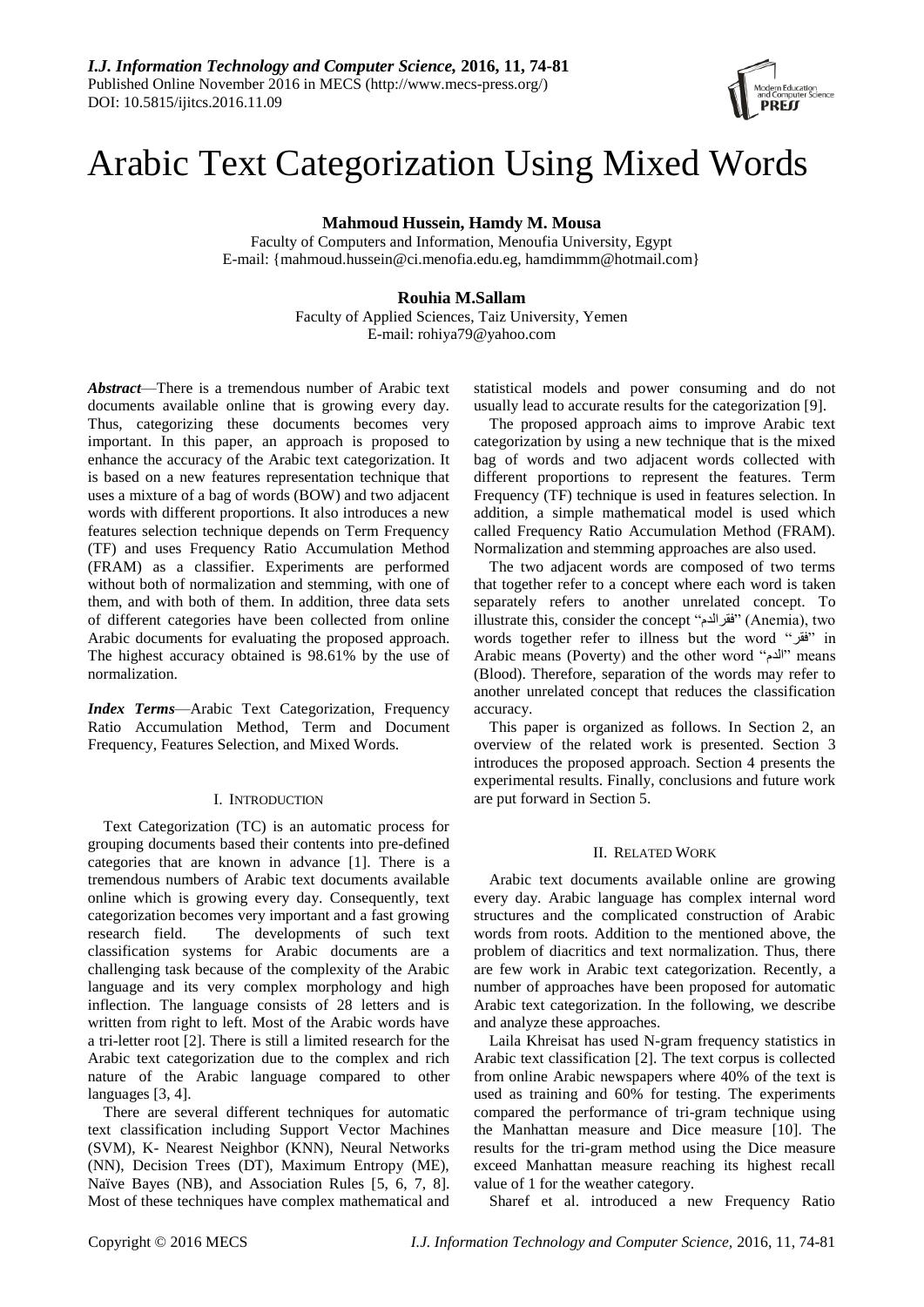Accumulation Method (FRAM) approach for classifying Arabic text documents [9]. Using the BOW as feature representation and CHI to select these features, the result achieved is 94.1%.

Suzuki and Hirasawa proposed a new classification technique called Frequency Ratio Accumulation Method (FRAM) [11]. N-gram character and N-gram word are used as feature terms. The technique is evaluated through a number of the experiment using newspaper articles from Japanese CD-Mainichi 2002 and English Reuters-21578. The results accuracy is 87.3% for the Japanese CD-Mainichi 2002 and 86.1% for the English Reuters-21578.

Hadni et al. introduced a new method for Arabic multi word terms (AMWTs) extraction based on a hybrid approach [12]. They used linguistic AMWTs approach to extract the candidate MWTs based on Part Of Speech (POS). A statistical approach is also used to incorporate contextual information by using a proposed association measure based on Term-hood and Unit-hood for AMWTs extraction. They used three statistical measures C-Value, NC-Value and NTC-Value [13]. For evaluation they have used two steps: reference list and validation.

Al-Shargabi compares three techniques for Arabic text classification based on stop words elimination [14]. These techniques are Support Vector Machine (SVM) with Sequential Minimal Optimization (SMO), Na we Bayesian (NB), and J48 [6].The results of accuracy using these techniques achieved 94.8%, 89.42% and 85.07% respectively.

Diab has used multi-word features in the Arabic document classification and two similarity functions [15]: the cosine and the dice similarity functions. He also applied inverse document frequency (IDF) to prevent frequent terms from dominating the value of the function and he used different light stemmers on multi-word features.

An approach for automatic Arabic text classification is introduced by applying stemming and without using stemming [16]. Using Support vector machine (SVM), Decision Trees (C4.5), Naive Bayes (NB) Classifiers. The results achieved 87.79%, 88.54% accuracy with SVM and Na ïve Bayes respectively when stemming is used. On the other hand, the results without application of stemming achieved lower accuracy are 84.49% and 86.35%.

 Ezreg et al. proposed a conceptual representation based on terms disambiguation for text classification using WordNet [17]. They have used three representations (terms, concepts, terms + concepts) with three classifiers: SVM, Decision trees and KNN. Decision trees give better results than SVM and k-NN.

Abdelwadood Mesleh proposed an approach for Arabic text classification using SVMs [18]. The proposed approach used CHI square method as a feature selection. He also used normalization but not stemming because it is not always beneficial for text categorization since many terms may be conflated to the same root. The experiments results showed classification effectiveness of 88.11%.

Zhang et al. have used a multi-word technique for features representation with support vector machine as classifier to improve document classification [19]. Two strategies were developed for feature representation based on the different semantic level of the multi-words. The first is the decomposition strategy using general concepts and the second is combination strategy using subtopics of the general concepts.

Oraby et al. have used three different rooting libraries to derive the roots of each of the input words for Arabic sentiment analysis [20]: Khoja Arabic Stemmer, Information Science Research Institute (ISRI) Arabic stemmer and Tashaphyne Light Arabic Stemmer. The best stemmer is Tashaphyne by utilization Opinion Corpus for Arabic (OCA). The obtained accuracy is 92.2% with Khoja stemmer, 93.2% with Tashaphyne stemmer, and 92.6% with ISRI stemmer.

Ezzeldin et al. have introduced an approach for Arabic answer selection [21]. It analyzes the test documents instead of questions, and utilizes sentence splitting, root expansion and semantic expansion by an automatically generated ontology. Three stemmers are used: Khoja, ISRI and Tashaphyne on Arabic language question answer selection in machines (ALQASIM 2.0). The results showed an improvement in performance by using ISRI root stemmer.

A lot of the approaches in text classification treat documents as a bag-of-words with the text represented as a vector of a weighted frequency for each of the distinct words or tokens. This simplified representation of text has been shown to be quite effective for a number of applications [6, 22].

#### III. PROPOSED APPROACH

The Arabic language differs syntactically, morphologically and semantically from Latin languages. Arabic is written from right to left and has twenty eight letters that compose of twenty five consonants and three vowels. The Arabic letters take different shapes dependent on their position in the word. Arabic language has vowel diacritics that are written above or under letter that give the desired sound and meaning of word. Due to the increase of availability of digital Arabic documents and the important need of automated text categorization, many approaches are proposed. But, they did not achieve researchers' satisfaction and have high computation cost. For enhancing the automatic Arabic text classification, we have proposed an approach. The main steps/stages of our approach are shown in Fig. 1. The stages include: Arabic text pre-processing, normalization, stemming, and feature representation and selection. These stages are used in both: training and testing phases. In the following, we describe these stages in detail.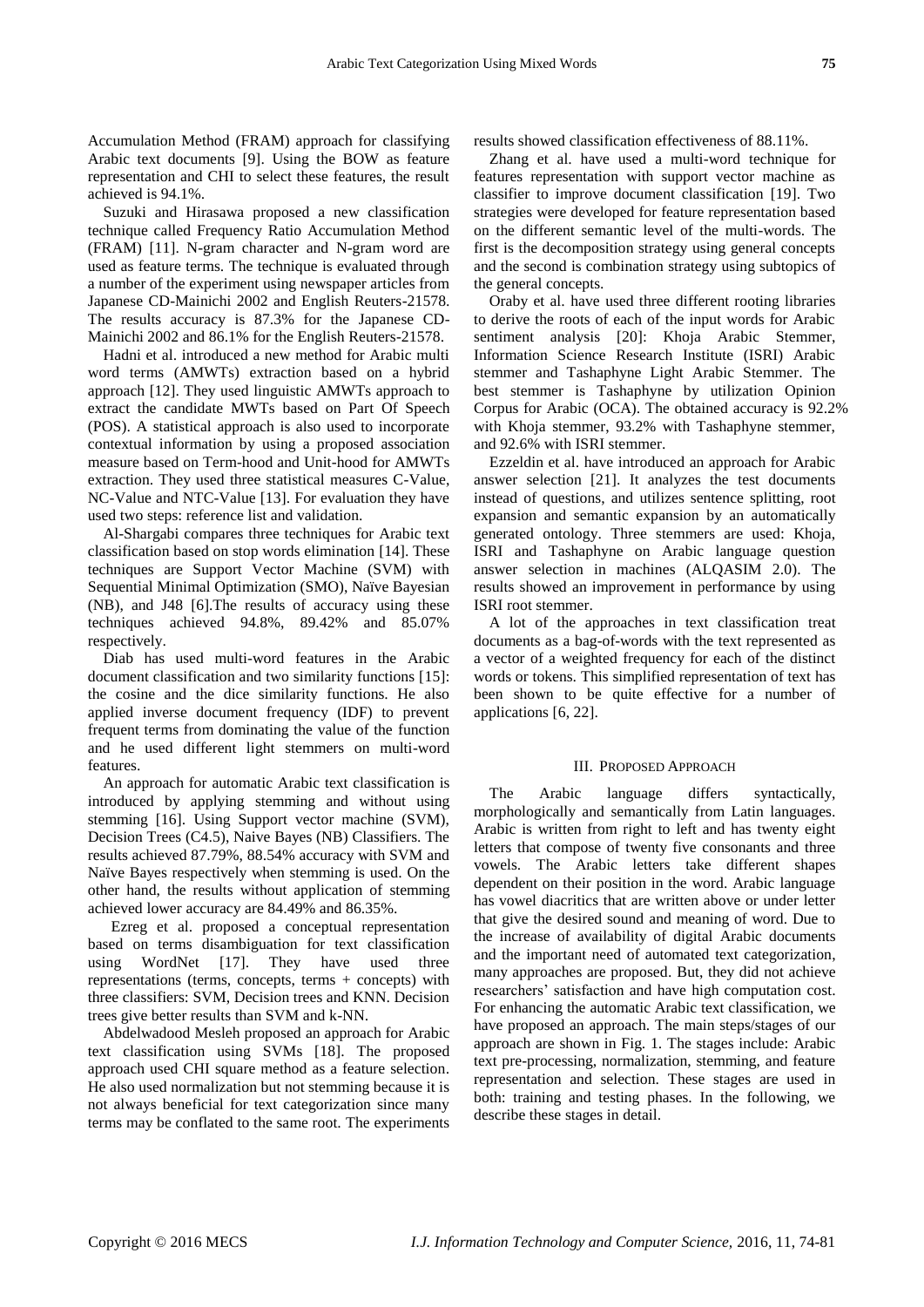

Fig.1. Arabic Text Categorization Using Mixed Words

## *A. Text Preprocessing*

This stage necessary due to the variations in the way that text can be represented in Arabic. First, the text documents are converted to UTF-8 encoding. Then, The Arabic stop words are removed. Some Arabic documents may contain foreign words, special characters, numbers [23, 24]. Finally, words with length less than three letters are eliminated, often these words are not important and are not useful in TC.

### *B. Normalization*

For normalization, a very efficient normalization technique is applied (i.e. Tashaphyne normalization) [25]. Normalization of some Arabic letters such as ""<sup>\*</sup>" to " and " $\mathcal{L}$ " to " $\mathcal{L}$ " and " $\mathcal{L}$ ,  $\mathcal{L}$ , "to "". In addition, diacritics such as "تَشْكِيلْ" to "تَشْكِيل" to " تَشْكِيل" such as " تَشْكِيل" such as " "محمد "is performed.

## *C. Stemming*

We applied two efficient stemming algorithms: Information Science Research Institute's (ISRI) stemmer and Tashaphyne stemmer. Because they have better performance in comparison with other stemmers [20, 21].

## *D. ISRI Stemmer*

The Information Science Research Institute's (ISRI) Arabic stemmer shares many features with the Khoja stemmer [26]. However, it does not employ a root dictionary for lookup. In addition, if a word cannot be rooted, it is normalized by the ISRI stemmer (e.g. removing certain determinants and end patterns) instead of leaving the word unchanged. Furthermore, it defines sets of diacritical marks and affix classes. The ISRI stemmer has been shown to give good improvements to language tasks such as document clustering [27].

#### *E. Tashaphyne Light Arabic Stemmer*

The Tashaphyne stemmer normalizes words in preparation for the "search and index" tasks required by the stemming algorithm. It removes diacritics and elongation from input words [28]. Then, segmentation and stemming of the input is performed using a default Arabic affix lookup list for various levels of stemming and rooting [28].

Tashaphyne Light Arabic Stemmer provides a configurable stemmer and segmented for Arabic text.

## *F. Representation and Features Selection*

The representation "Bag-Of-Word" BOW is the most popular document representation scheme in text categorization. In this model, a document is represented as a bag of the terms occurring in it and different terms are assumed to be independent of each other. BOW model is simple and efficient [29].

A lot of work has been done to extract MWT in many languages. Many of researchers use AMWTs features to improve Arabic document classification [12, 13, 30, 31].

We are dealing with a huge feature spaces. Therefore, a feature selection mechanism is needed. The most popular feature selection method is term frequency [32].

In this paper, we have used this method with some modification as the following. First, the frequencies for every term in all categories are calculated and sorted according to the largest frequency. Second, when BOW is applied, we take the top 25% of the features when normalization and stemming are not used and take 50% of the features otherwise. Third, when mixed words are applied, we take the top 50% of the features from BOW, and take the top 3% from two adjacent words in all experiments. These percentages have been defined experimentally. Finally, the frequency ratio (FR) is calculated by the FRAM classifier in each category as follows [9]: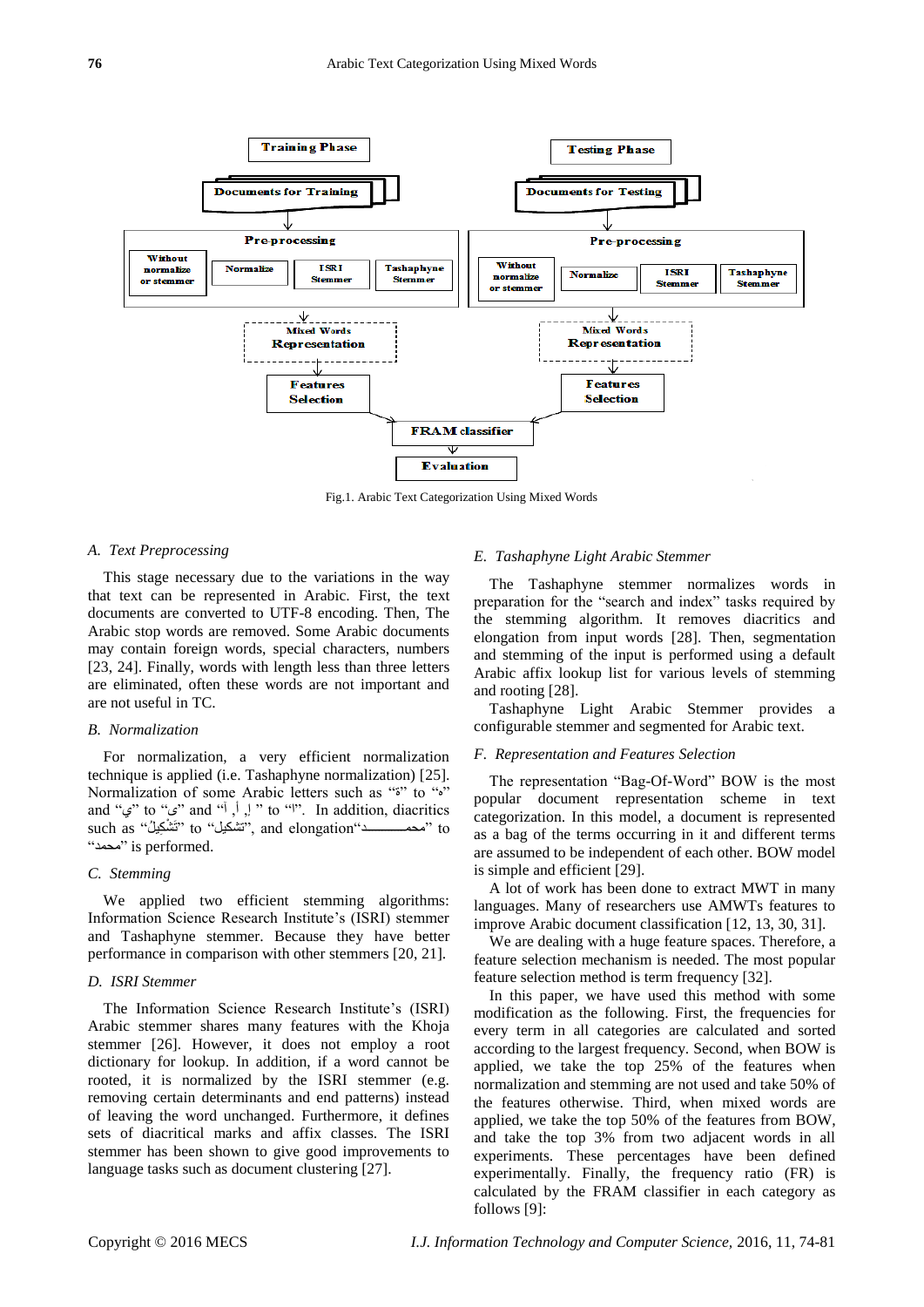$$
FR(t_n, c_k) = \frac{R(t_n, c_k)}{\sum c_k \in C R(t_n, t_k)}
$$
(1)

Where, the ratio (R) of each feature term for each category is calculated by:

$$
R(t_n, c_k) = \frac{f_{ck}(t_n)}{\sum t_n \in T} f_{ck}(t_n)} \tag{2}
$$

Here,  $f_{ck}$  ( $t_n$ ) refers to the total frequency of the feature term  $t_n$  in a category ck. Thus, in the training phase, the FR of all feature terms are calculated and supported in each category. Then, the category evaluation values or category scores are calculated which indicates the possibility that the candidate document in the testing phase belongs to the category as follows:

$$
E_{di}(C_I) = \sum_{\text{tn} \in \text{di}} FR(t_n, t_k)
$$
 (3)

Finally, the candidate document di is classified into the category  $C_{\gamma k}$  for which the category score is the maximum, as follows:

$$
C_{\gamma_k} = \operatorname{argmax} c_{k \in c} E_{di}(c_k) \tag{4}
$$

#### IV. EXPERIMENTAL RESULTS

The proposed methodology is implemented using Python 3.4.2 [33, 34]. In addition, our experiments are conducted on a SONY laptop with the following specifications: 2.5 GHz Intel core i5 processor with 4 GB of RAM, and windows 8 enterprise.

Four standard evaluations are used: accuracy, recall, precision, and F-measure. The categorization accuracy of the approaches is computed by the equation [35]:

$$
Accuracy = \frac{Number of correctly identified documents}{Total number of documents}
$$
 (5)

Precision, Recall and F-measure are defined as follows [36]:

$$
Recall(R) = \frac{TP}{TP + FN}
$$
 (6)

$$
Precision(P) = \frac{TP}{TP + FP}
$$
 (7)

$$
F - measure = \frac{2*P*R}{P+R}
$$
 (8)

Where:

- TP: number of documents which are correctly assigned to the category.
- FN: number of documents which are not falsely assigned to the category.
- FP: number of documents which are falsely assigned to the category.
- TN: number of documents which are not correctly assigned to the category.

Three different data sets (i.e. Dataset 1, Dataset 2, and Dataset 3) are collected from the website: www.aljazeera.net [37, 38]. They are used to evaluate the efficiency of our proposed approach.

*Dataset1* consists of 1800 documents that are separated into six categories: art, health, religion, law, sport, and technology.

*Dataset2* consists of 1500 documents separated into five categories: arts, economic, politics, science and sport.

*Dataset3* has 1200 documents which are separated into four categories: international, literature, science and sport.

The datasets are divided into 70% of the documents for training while 30% of the documents are used for testing. These percentages are defined experimentally.

Table1 shows a comparison between the two representations: BOW and Mixed Words.

The results show that the highest accuracy achieved when normalization and stemming are not used is 97.78% with Dataset 2, while it is 98.61% when normalization is used. In the case of using stemmers, the highest accuracy is 92.41% and 95.56% when ISRI and Tashaphyne stemmers are used respectively. While there is a significant decrease in the results when using stemming, but in some categories have achieved 100% accuracy as shown in Tables 2, 3 and 4.

In Table 2, the results show that the highest recall and precision achieved is 100% in art and sport categories when normalization and stemming is used. Also, the results show that the highest recall, precision and Fmeasure achieved when normalization used is 100% with sport category. The highest recall is 100% in sport category when ISRI stemmer is used. Recall, precision and F-measure achieved is 98.8% in Art and sport when Tashaphyne stemmer is used (see Fig. 2, accuracy results with Dataset 1).

Table 1. Comparison between the two representations BOW and mixed words

|                      | Without normalization or<br>stemming |        |            | <b>Normalization</b> |        | <b>ISRI</b> stemmer | Tashaphyne<br>stemmer |                |  |
|----------------------|--------------------------------------|--------|------------|----------------------|--------|---------------------|-----------------------|----------------|--|
|                      | mixed<br><b>BOW</b><br>words         |        | <b>BOW</b> | mixed<br>words       |        | mixed<br>words      | <b>BOW</b>            | mixed<br>words |  |
| Dataset1             | 96.30%                               | 97.22% | 96.67%     | 97.96%               | 92.96% | 92.41%              | 95.0%                 | 92.96%         |  |
| Dataset <sub>2</sub> | 96.89%                               | 97.78% | 97.33%     | 97.78%               | 88.89% | 84.89%              | 95.33%                | 87.78%         |  |
| Dataset <sub>3</sub> | 95.56%                               | 97.22% | 97.50%     | 98.61%               | 93.06% | 86.67%              | 95.83%                | 95.56%         |  |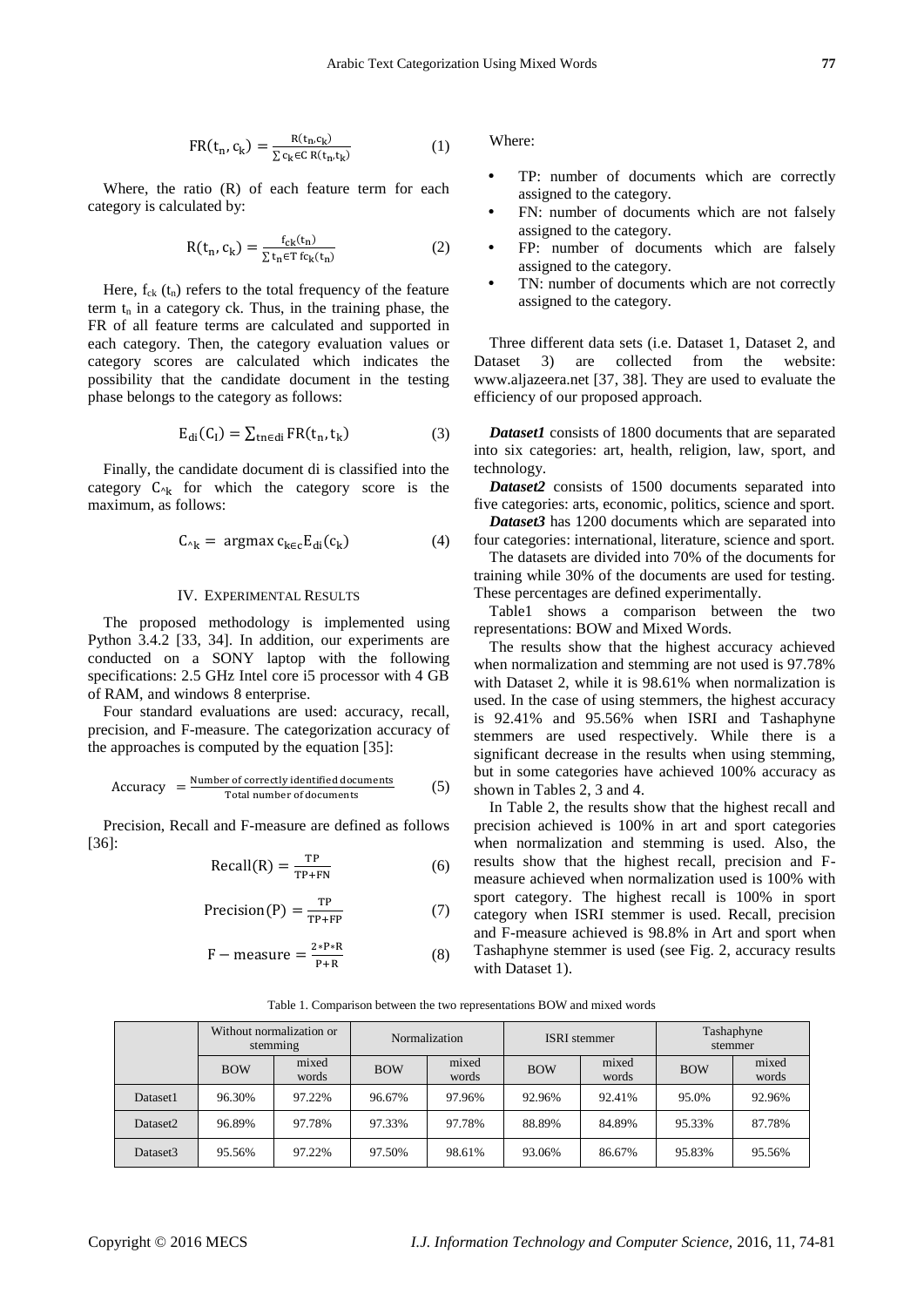Table 2. Results of Recall, Precision and F1 for Dataset1

| Without Normalize or<br>Stemmer |           |       | Normalization |           |                | <b>ISRI</b> Stemmer |           |                | <b>Tashaphyne Stemmer</b> |           |       |
|---------------------------------|-----------|-------|---------------|-----------|----------------|---------------------|-----------|----------------|---------------------------|-----------|-------|
| Recall                          | Precision | F1    | Recall        | Precision | F <sub>1</sub> | Recall              | Precision | F <sub>1</sub> | Recall                    | Precision | F1    |
| 1.000                           | 0.947     | 0.973 | 000.1         | 0.957     | 0.978          | 0.878               | 0.975     | 0.924          | 0.878                     | 0.988     | 0.929 |
| 0.989                           | 0.947     | 0.967 | 0.989         | 0.947     | 0.967          | 0.833               | 0.974     | 0.898          | 0.922                     | 0.943     | 0.933 |
| 0.933                           | 0.988     | 0.960 | 0.967         | 0.978     | 0.972          | 0.967               | 0.853     | 0.906          | 0.978                     | 0.779     | 0.867 |
| 0.967                           | 0.978     | 0.972 | 0.967         | 1.000     | 0.983          | 0.933               | 0.875     | 0.903          | 0.889                     | 0.976     | 0.930 |
| 1.000                           | 0.989     | 0.995 | 000.1         | 1.000     | 1.000          | 1.000               | 0.947     | 0.973          | 0.989                     | 0.978     | 0.983 |
| 0.944                           | 0.988     | 0.966 | 0.956         | 1.000     | 0.977          | 0.933               | 0.944     | 0.939          | 0.922                     | 0.965     | 0.943 |
| 97.22                           | 97.29     | 97.21 | 97.97         | 98.03     | 97.97          | 92.40               | 92.81     | 92.38          | 92.96                     | 93.80     | 93.10 |
|                                 |           |       |               |           |                |                     |           |                |                           |           |       |



Fig.2. Accuracy for the proposed approach for Dataset1

The results in Table 3 indicate that the highest recall, precision and F-measure achieved when normalization and stemming are not used is 100% in sport category and it is the same percentage when normalization is used with sport category. When stemmers are used, the highest recall is 100% in economic and sport categories when ISRI stemmer is used. Also, when Tashaphyne stemmer is used, the highest recall and precision of 100% in art, economic, politics and sport categories is achieved (see Fig.3, accuracy results with Dataset 2).

Table 4, shows that the highest recall and Precision achieved when normalization and stemming are not used is 100% with Literature and sport categories, and it is the

same percentage when normalization is used with literature, science and sport categories. When stemmers are used, the highest Precision is 100% in international and science categories, and the highest recall is 100% in sport category when Tashaphyne stemmer is used (see Fig. 4, accuracy results with Dataset 3).

From the previous results for improving Arabic text classification by using mixed words, best results have been achieved using normalization. Then, in the second place is the results achieved when both normalization and stemming are not used. Finally, the third place is for the results with stemming applied, where Tashaphyne stemmer achieved better results than ISRI stemmer.

|          | Without Normalize or<br>Stemmer |           |                | Normalization |           |       | <b>ISRI</b> Stemmer |           |       | <b>Tashaphyne Stemmer</b> |           |       |
|----------|---------------------------------|-----------|----------------|---------------|-----------|-------|---------------------|-----------|-------|---------------------------|-----------|-------|
|          | Recall                          | Precision | F <sub>1</sub> | Recall        | Precision | F1    | Recall              | Precision | F1    | Recall                    | Precision | F1    |
| Art      | 0.978                           | 0.978     | 0.978          | 0.989         | 0.978     | 0.983 | 0.733               | 0.970     | 0.835 | 0.744                     | 1.000     | 0.854 |
| Economic | 0.967                           | 0.978     | 0.972          | 0.967         | 0.967     | 0.967 | 1.000               | 0.643     | 0.783 | 1.000                     | 0.709     | 0.830 |
| Politics | 0.944                           | 0.955     | 0.950          | 0.933         | 0.965     | 0.949 | 0.633               | 0.983     | 0.770 | 0.711                     | 1.000     | 0.831 |
| Science  | .000                            | 0.978     | 0.989          | .000          | 0.978     | 0.989 | 0.878               | 0.988     | 0.929 | 0.933                     | 0.988     | 0.960 |
| Sport    | .000                            | .000      | .000           | .000          | 1.000     | .000  | 1.000               | 0.867     | 0.92  | 1.000                     | 0.841     | 0.914 |
| Average  | 97.78                           | 97.77     | 97.77          | 97.78         | 97.77     | 97.76 | 84.89               | 88.98     | 84.91 | 87.78                     | 90.76     | 87.76 |

Table 3. Results of Recall, Precision and F1 for Dataset2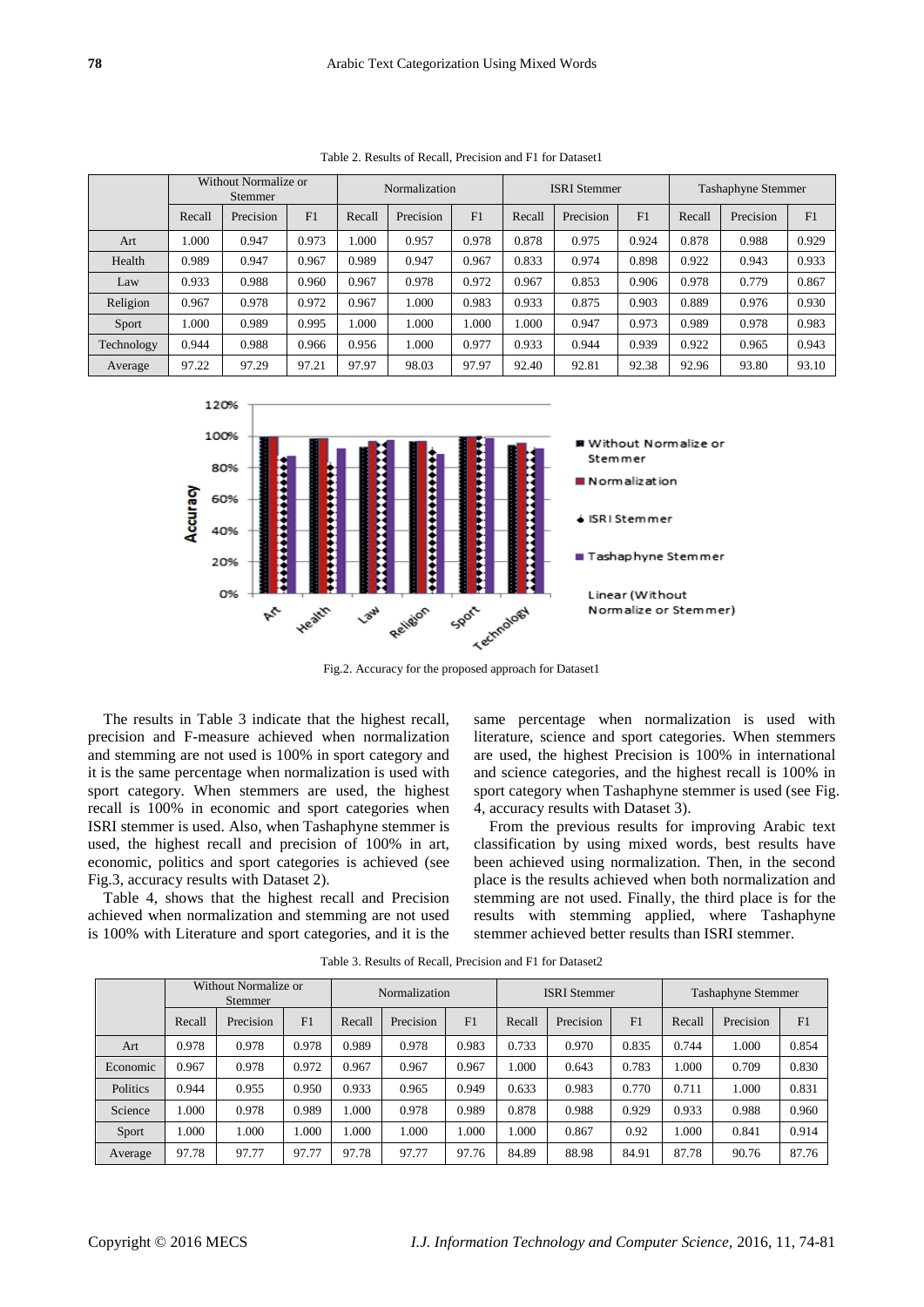

Fig.3. Accuracy for the proposed approach for Dataset2

|               | Without Normalize or Stemmer |           |       | Normalization |           |       | <b>ISRI</b> Stemmer |           |       | <b>Tashaphyne Stemmer</b> |           |       |
|---------------|------------------------------|-----------|-------|---------------|-----------|-------|---------------------|-----------|-------|---------------------------|-----------|-------|
|               | Recall                       | Precision | F1    | Recall        | Precision | F1    | Recall              | Precision | F1    | Recall                    | Precision | F1    |
| International | 0.922                        | 0.988     | 0.954 | 0.978         | 0.988     | 0.983 | 0.833               | 1.000     | 0.910 | 0.956                     | 0.925     | 0.940 |
| Literature    | 1.000                        | 0.968     | 0.984 | 1.000         | 0.957     | 0.978 | 0.756               | 0.944     | 0.840 | 0.911                     | 0.965     | 0.937 |
| Science       | 0.978                        | 0.946     | 0.961 | 0.978         | 1.000     | 0.989 | 0.889               | 1.000     | 0.941 | 0.956                     | 0.956     | 0.956 |
| Sport         | 0.989                        | 1.000     | 0.994 | 0.989         | 1.000     | 0.994 | 0.989               | 0.669     | 0.798 | 1.000                     | 0.978     | 0.989 |
| Average       | 97.22                        | 97.55     | 97.34 | 98.61         | 98.66     | 98.62 | 86.67               | 90.34     | 87.20 | 95.56                     | 95.58     | 95.54 |

Table 4. Results of Recall, Precision and F1 for Dataset3



Fig.4. Accuracy for the proposed approach for Dataset3

## V. CONCIUSION

In this paper, the accuracy of categorizing Arabic text has been improved by applying a new technique in the features representation (i.e. mixed words) and a simple efficient technique is used for features selection. Also, the Frequency Ratio Accumulation Method classifier with normalization and two stemming mechanisms: ISRI and Tashaphyne stemmers are used.

The results showed that applying text classification with normalization achieves the highest classification accuracy of 98.61% while it is 97.22% when normalization and stemming are not used. On the other hand, with stemmers less classification accuracy is achieved where the accuracy is 95.56% with Tashaphyne stemmer and it is 92.41%with ISRI stemmer.

In the future work, several approaches that have been applied to English and other languages will be used for improving Arabic text categorization. In addition, new techniques for features representation and selection will be introduced.

#### **REFERENCES**

- [1] N.Tripathi, "Level Text Classification Using Hybrid Machine Learning Techniques" PhD thesis, University of Sunderland, 2012.
- [2] Laila, K.," Arabic Text Classification Using N-Gram Frequency Statistics A Comparative Study" *Conference*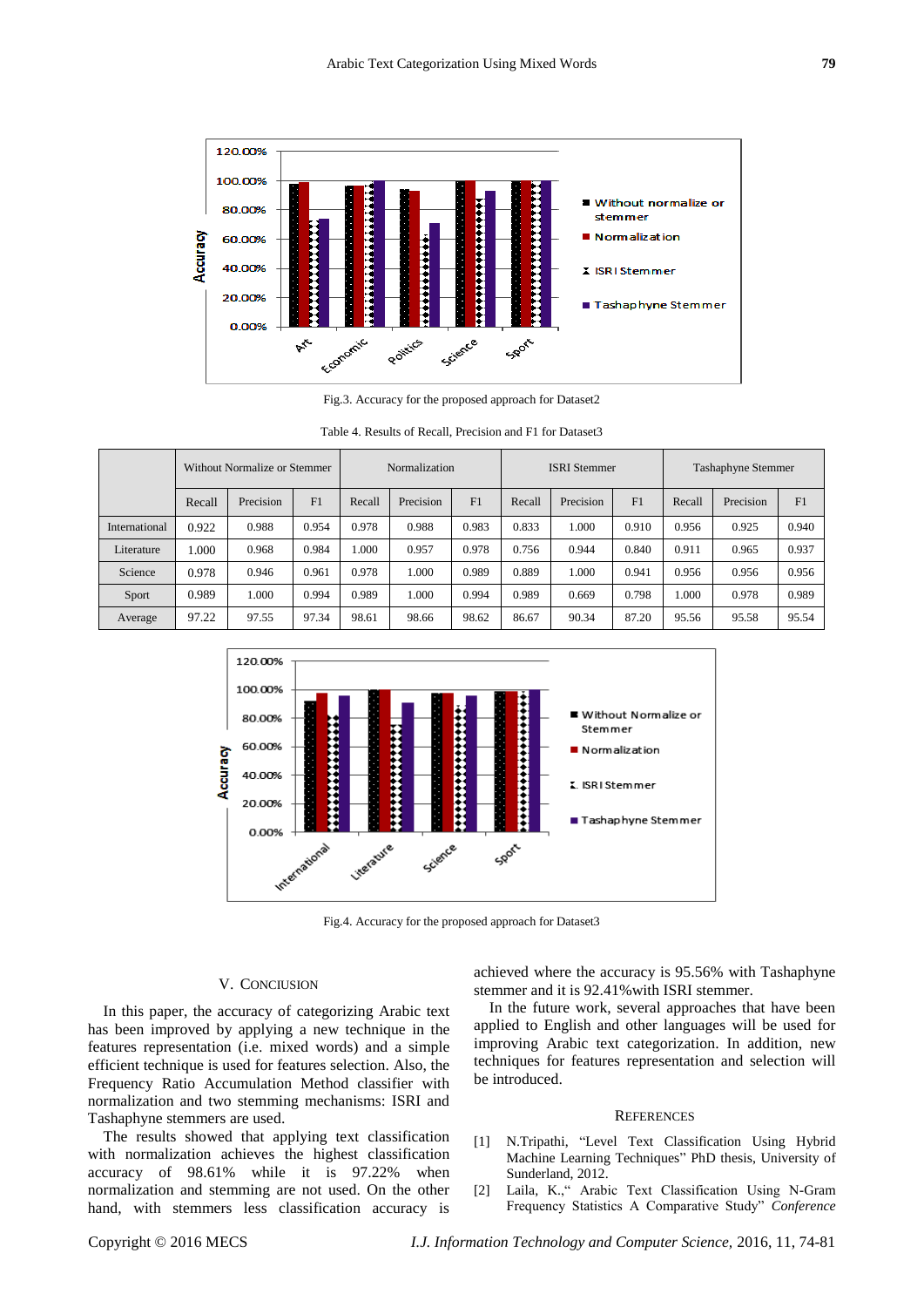*on Data Mining | DMIN'06 |*,2006,pp.78-82

- [3] R. Al-Shalabi, G. Kanaan, and M. Gharaibeh "Arabic text categorization using kNN algorithm*",*2006, pp.1-9.
- [4] S. Al-Harbi, A. Almuhareb, A. Al-Thubaity "Automatic Arabic text classification*",Journee's internationals d'Analyse statistique des Données Textuelles,* 2008, pp.77- 83.
- [5] F.Harrag, E.ElQawasmeh "Neural Network for Arabic text classification", pp. 778 – 783,2009.
- [6] F.Sebastiani, " Machine learning in automated text categorization"*ACM Computing Surveys,Vol. 34 number 1,2002,pp.1-47.*
- [7] H.Sawaf, J.Zaplo, and H.Ney"Statistical Classification Methods for Arabic News Articles" Workshop on Arabic Natural Language Processing, ACL'01, Toulouse, France, July 2001.
- [8] Y.Yang and X. Liu" Re-examination of Text Categorization Methods*"Proceedings of 22nd ACM International Conference on Research and Development in Information Retrieval,SIGIR'99, ACM Press, New York, USA, 1999,pp. 42-49.*
- [9] B.Sharef, N.Omar, and Z.Sharef "An Automated Arabic Text Categorization Based on the Frequency Ratio Accumulation" *The International Arab Journal of Information Technology*, Vol. 11, No. 2, March 2014, pp.213-221.
- [10] R. Baeza-Yates, and B. Ribeiro-Neto, Modern Information Retrieval, Addison Wesley, 1999.
- [11] M.Suzuki, S.Hirasawa " Text Categorization Based on the Ratio of Word Frequency in Each Categories*"In Proceedings of IEEE International Conference on Systems Man and Cybernetics*, Montreal, Canada, 2007,pp. 3535- 3540.
- [12] H.Meryem, S.Ouatik, A.Lachkar"A Novel Method for Arabic Multi-WordTerm Extraction*"International Journal of Database Management Systems (IJDMS) Vol.6, No.3, June 2014, pp.53-67.*
- [13] H.Meryem, A.Lachkar,S.Ouatik"Multi*-Word Term Extraction Based onNew Hybrid Approach For Arabic Language*"*,*2014pp.*109-120.*
- [14] B.Al-Shargabi, WAL-Romimah andF.Olayah "A Comparative Study for Arabic Text Classification Algorithms Based on Stop Words Elimination" ACM, Amman, Jordan 978-1-4503-0474-0/04/2011.
- [15] W.Zhang, T.Yoshida and X.Tang,"Text classification based on multi-word with support vector machine*"* 2008 Elsevier, pp. 879-886.
- [16] A.Wahbeh, M.Al-Kabi, Q.Al-Radaidah, E.AlShawakfa and. I.Alsamdi "The Effect of Stemming on Arabic Text Classification: An Empirical Study" *In International Journal of Information Retrieval Research (IJIRR), vol. 1, no. 3, I. 2011, 54-70.*
- [17] H.Nezreg,H.Lehbab, and H.Belbachir"ConceptualRepresentation Using WordNet for Text Categorization" *International Journal of Computer and Communication Engineering, Vol. 3, No. 1, January 2014.*
- [18] A. Mesleh "Chi Square Feature Extraction Based Svms Arabic Language Text Categorization System" *Journal of Computer Science 3(6): 430-435, 2007.*
- [19] W.Zhang, T.Yoshida and X.Tang,"Text classification based on multi-word with support vector machine*"* 2008 Elsevier, pp. 879-886.
- [20] Sh.Oraby, Y.El-Sonbatyand M.El-Nasr "Exploring the Effects of Word Roots for Arabic Sentiment Analysis" *International Joint Conference on Natural Language Processing, 471–479,Nagoya, Japan, 14-18 October 2013*.
- [21] A.Ezzeldin, Y.El-SonbatyandM.Kholief Exploring the Effects of Root Expansion "College of Computing and Information Technology, AASTMT Alexandria, Egypt,2013.
- [22] J.Diederich, J.Kindermann, E.Leopold and G.Paass "Authorship attribution with support vector machines" Applied Intelligence,2003,pp.109-123.
- [23] R.Al-Shalabi,G.Kanaan, J.Jaam, A.HasnahandE.Hilat "Stop-word Removal Algorithm for Arabic Language"*Proceedings of 1st International Conference on Information & Communication Technologies: from Theory to Applications,IEEE-France,2004,pp.545-550,CTTA'04 .*
- [24] M.El-Kourdi, A.Bensaid and T.Rachidi"Automatic Arabic Document Categorization Based on the Naïve Bayes<br>Algorithm"20th International Conference on  $International$  *Conference Computational Linguistics. August, Geneva*, 2004*.*
- [25] https://pythonhosted.org/Tashaphyne/Tashaphyne.normali ze-module.html
- [26] T. Kazem, E. Rania, and C. Je.rey"Arabic Stemming Without A Root Dictionary" Information Science Research Institute, USA, 2005.
- [27] A. Kreaa, A. Ahmad and K. Kabalan" ARABIC WORDS STEMMING APPROACH USING ARABIC ORDNET" *International Journal of Data Mining & Knowledge Management Process (IJDKP) .*
- [28] https://pypi.python.org/pypi/Tashaphyne/*Vol.4, No.6, November 2014.*
- [29] W.Pu, N.Liu"Local Word Bag Model for Text Categorization" *Seventh IEEE International Conference on Data Mining*, 2007, pp.625*-630.*
- [30] H.Meryem, A.Lachkar,S.Ouatik"Multi*-Word Term Extraction Based onNew Hybrid Approach For Arabic Language*"*,*2014pp.*109-120.*
- [31] K. El Khatib, A.Badarenh,"Automatic Extraction of Arabic Multi-word Term*"Proceedings of the International Multiconference on Computer Science and Information Technology, 2010,pp.411-418.*
- [32] O.Garnes, " Feature Selection for TextCategorization" Master thesis,Norwegian University of Science and Technology, June 2009.
- [33] https://www.python.org/downloads/
- [34] *http://www.nltk.org/\_modules/nltk/stem/isri.html*
- [35] M. Turk, and A. Pentland. "Eigenfaces for recognition. *Journal of Cognitive Neuroscience*" *vol. 3, no. 1,*1991, *pp. 71 -86*.
- [36] R.Elhassan, M.Ahmed "Arabic Text Classification on Full Word" *International Journal of Computer Science and Software Engineering (IJCSSE), Volume 4, Issue 5, May 201 5, pp.114-120.*
- [37] http://diab.edublogs.org/dataset-for-arabicdocumentclassification/
- [38] https://sites.google.com/site/mouradabbas9/corpora

## **Authors' Profiles**



**Mahmoud Hussein** received his BSc. and MSc. in Computer Science from Menoufia University, Faculty of Computers and Information in 2006 and 2009 respectively and received his PhD in Software Engineering from Swinburne University of Technology, Faculty of Information and Communications Technology in 2013. His

research interest includes Software Engineering, Data Mining, Machine Learning, Data Privacy, and Security.